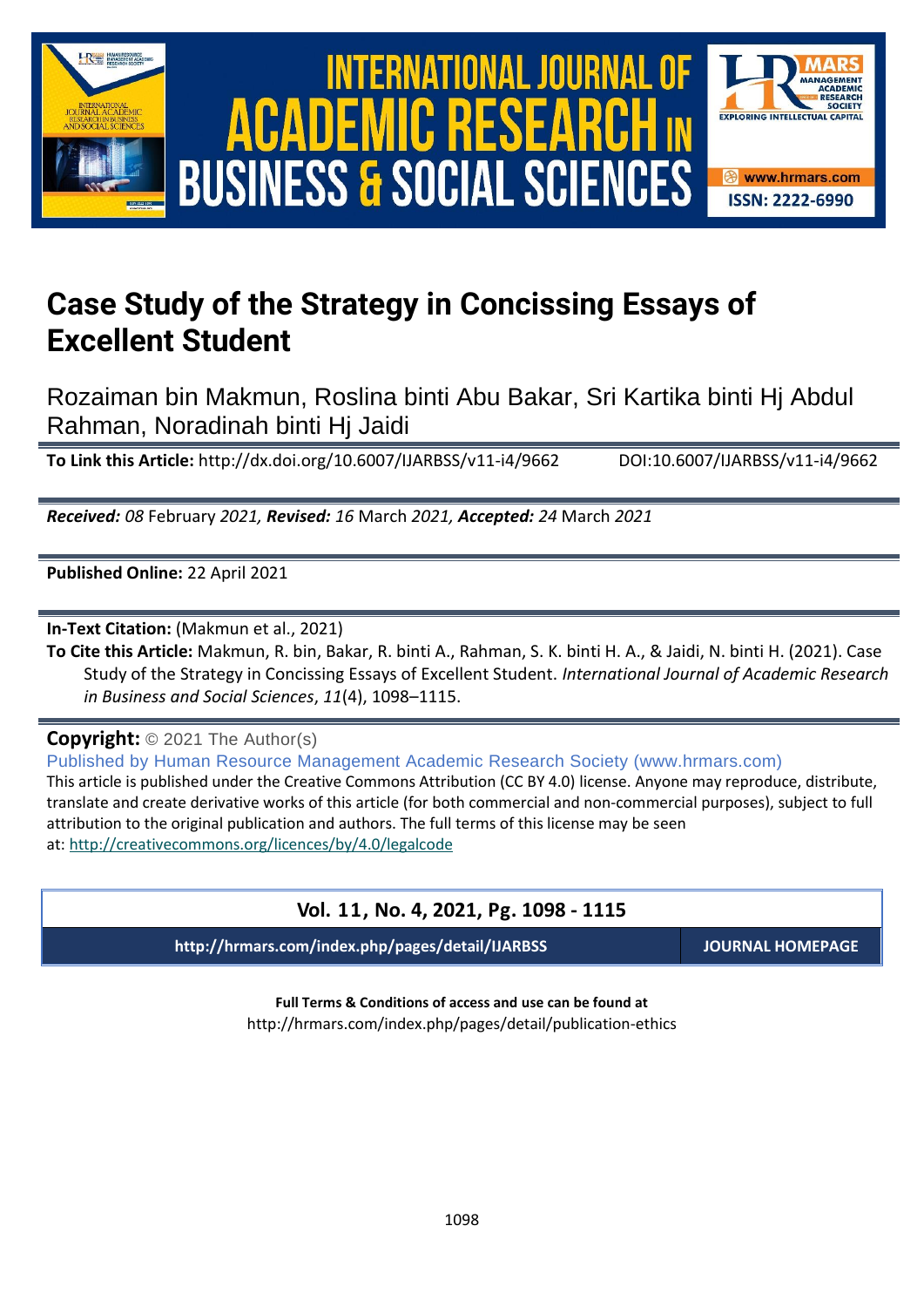

# International Journal of Academic Research in Business and Social Sciences **Vol. 1 1 , No. 4, 2021, E-ISSN: 2222-6990 © 2021 HRMARS ACADEMIC BUSINESS & SOCIAL SCIENCES**



# **Case Study of the Strategy in Concissing Essays of Excellent Student**

## Rozaiman bin Makmun, PhD

Malay Language and Literacy Academic Group, Sultan Hassanal Bolkiah Institute of Education, Universiti Brunei Darussalam, Gadong, BE1410, Brunei Darussalam Email: rozaiman.makmun@ubd.edu.bn

## Roslina binti Abu Bakar, PhD

Malay Language Department, Faculty of Modern Language and Communication, Universiti Putra Malaysia, Serdang, 43400 Selangor, Malaysia Email: lynabubakar@upm.edu.my

## Sri Kartika binti Hj Abdul Rahman, MEd

Malay Language and Literacy Academic Group Sultan Hassanal Bolkiah Institute of Education Universiti Brunei Darussalam, Gadong, BE1410, Brunei Darussalam Email: kartika.rahman@ubd.edu.bn

## Noradinah binti Hj Jaidi, MEd

Malay Language and Literacy Academic Group, Sultan Hassanal Bolkiah Institute of Education, Universiti Brunei Darussalam, Gadong, BE1410, Brunei Darussalam Email: noradinah.jaidi@ubd.edu.bn

### **Abstract**

This study summarizes the strategy of excellent students in the process of abridging essays in classrooms. The description of the form of action in the process of abridging essay by excellent students can be used as a guideline to increase the skills of abridging essays among the secondary school students. This study is intended to investigate the steps of abridging essays that becomes the practice of excellent students. Rozaiman (2009) states that the weakness of students at school (year 7 to 11) and pre-university in the component of abridging essays is prevalent and still becomes a grieveances of teachers until now. Therefore, this study is done to achieve several objectives that is to highlight the skills of students interacting with material or text that is given by teachers and analyze student perception in the process of abridging essays. To achieve the study objective, this study applies the qualitative method. The outcomes of this study can depict the practice of excellent students in abridging essays through three stages as effective guidance steps in teaching of abridging essays. In every level also is displayed various ways of overcoming weakness of student in the skill of abridging paragraphs.

**Keywords**: Case Study, Strategy, Abridging Essays, Excellent Student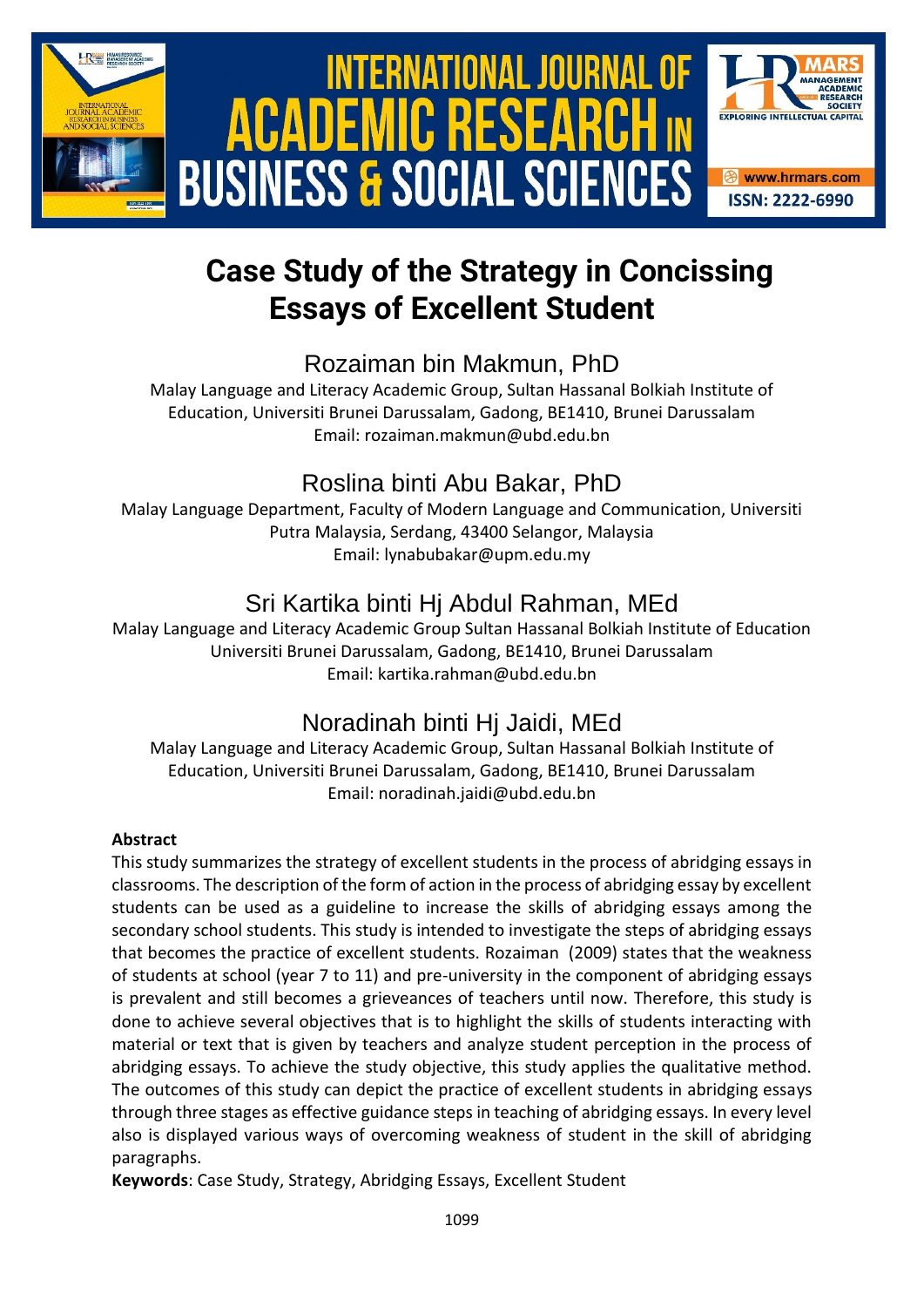#### **Introduction**

In the Malay Language subject, there is a learning component of abridging essays. In the ethics of teaching and learning, students are presented with writing material in the form of text or essays. With the guidance of teachers, study will interact with the text, read, understand, think critically, identify information and use ideas or information to produce abridged texts according to the limit of words that is set by the teacher or question. The item that is important in this component is the skill to reiterate facts concisely using words of their own. In other words, student is trained not to copy the facts exactly as written by the original writer. This shows that the skill of abridging essays is needed to be mastered by students and not only to master other specific skills in language, this is also needed by students in gaining knowledge in its totality. Learning essay abridging is a lifetime education. This is because skills that are involved in abridging essays are also useful in the everyday life, let alone in the workplace:

Next, in the workplace, the secretary, reporter, news caster and its kind needs the same skills to abridge the contents in talks, lectures, or meetings, and its kind (Abd, 2000). University students are also often given the task to produce abridges towards readings materials by making synthesis of several readings sources. In the thesis has also has a section of literature review that need the skills of analysis, abridging, summarizing and synthesis. As a matter of fact, there is now a branch of academic writing or research that is called as the *systematic literature analysis or review* that also benefits the skills of abridging and summarizing reading materials.

#### **Background of Study**

In the age of globalization, information is something that is valuable. Every aspect or field of life needs information to make us understand and advance it. With the existance of electronic media that are sophisticated such as the internet and Industrial Revolution 4.0, information spreads to whole of the world in a split second. This means that communication is a need that is needed to happen in our everyday lives.

However, without the skills of gathering information, understanding information and applying information, we cannot move anywhere, we cannot advance ourserlves let alone to advance the nation, country and religion. Therefore, the skill of interacting with information is of the upmost important and has to be mastered since school times. In the globalization era, now information spreads to anywhere through oral communication and writing. Communication mediums now exist in various forms from books to electronic such as the internet, fax and its kind. The skill of communication and sharing of information must be mastered by students since school times so that the process of communication can be practiced smoothly and effectively. The statement is as the following opinion:

Communicating is a need for every individual that happens everyday. This is because we are always coummunicating with others. The connection is purposed to either to express our opinions or feelings. The connection between us and others goes through communication processes. With that we can say communication is a process of an individual sharing or exchange of ideas, information and feelings with others. When communication process happens well, it will ease the delivery and receiving of information. In contrast if the communication processs did not happen well, wrong interpretation or misunderstanding occuring between the individuals becomes a possibility (Abdul, Nuraini & Mohd, 2003:16).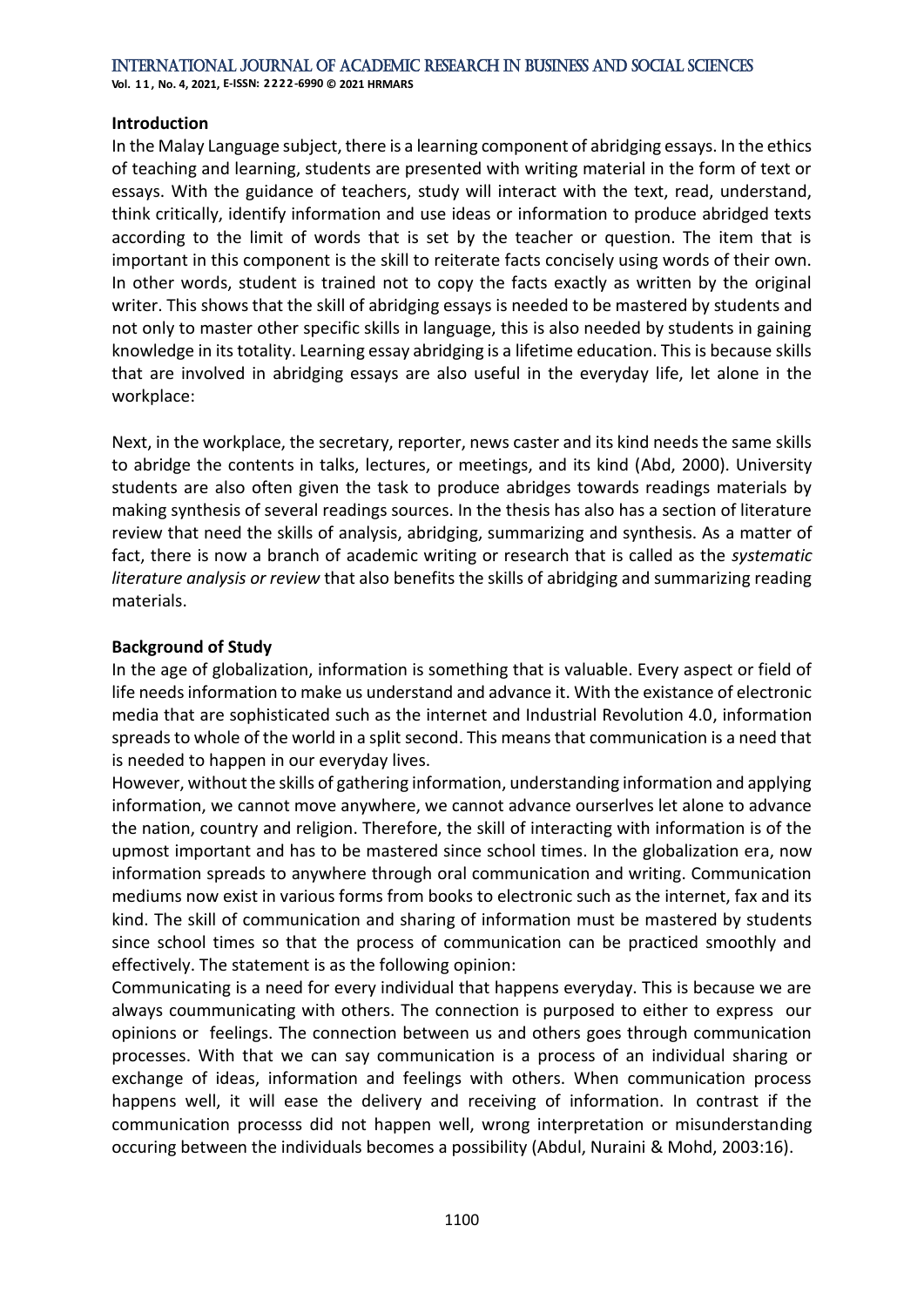**Vol. 1 1 , No. 4, 2021, E-ISSN: 2222-6990 © 2021 HRMARS**

#### **Problem Statement**

Abridging essays are not only abridging text based on the number of words that is determined by the question. Abridging essays needs students to understand texts and identify important contents while rewriting the contents with their own words based on the number of that is determined. The skills of abridging essays is a practice for students to master the skill of gathering and describing information.

Unfortunately, these skills are less mastered by students. Consequently, students have the tendency to solve their tasks with abridging the number of words only. If this continues to happen, a society that is not aware of information, not skillful in using information, and is not able to apply information will be born. Therefore, the society will not be able to interact with information that is around us, let alone information across the world through the internet.

According to Rozaiman (2009) the weakness of students in schools (of year 7 to 11) and preuniversity in the component of abridging essays is prevalent and still is the grievence of the schools until now. This is further strengthened by the need of the professional development program that is organized by the Institute of Sultan Hassanal Bolkiah education as requested by the Curriculum Development Department to give a short course on the teaching of abridging essays for Malay Language teachers in the year of 2015. One of the weaknesses identified are students is not efficient in identifying important contents and it is hard for them to restate important contents using their own words. To them, abridging essays is only with taking the words of the writer that is assumed to be important based on the number of words that is determined by the question.

The misconception of students towards students abridging essays is an effort to abridge the number of words only. There are then students that copy the original sentences from the original text and only leave sentences that is assumed to be less important. Far from that, there are students that is not able to detect the contents or important information. They take the sentences that are less important and do not meet the need of the task of abridging essays. Whereas according to Abd. (2000), the skill of abridging is able to train students with various skills at once as according to the meaning of the following passage:

In schools, the skill is needed by students when they read and want to take notes from materials that was read such as important chapters in text books, and other reference materials such as reference books, encyclopedia, journals, magazines, reports or articles. Other than that, it is not less important the significance of skills of abridging and recording materials that are heard from teachers when they are teaching. Verily the skill of abridging materials that are read (or heard) is significantly useful for students in school, and also to students in college or universities (Abd, 2000).

The essence of abridging essay skill actually is to avoid wrong interpretation and misunderstanding from happening. If this happens, it is highly possible that facts can change, meaning can become distorted, and positive stories can become negative.

#### **Purpose of Study**

This study summarizes the strategies of two excellent students in the process of abridging essays in the classroom. Description of the forms of action in process of abridging essays of these two excellent students can be used as a guideline to increase the skill of abridging essays of students in secondary school level. This study seeks to investigate the steps of abridging essays practiced by excellent students.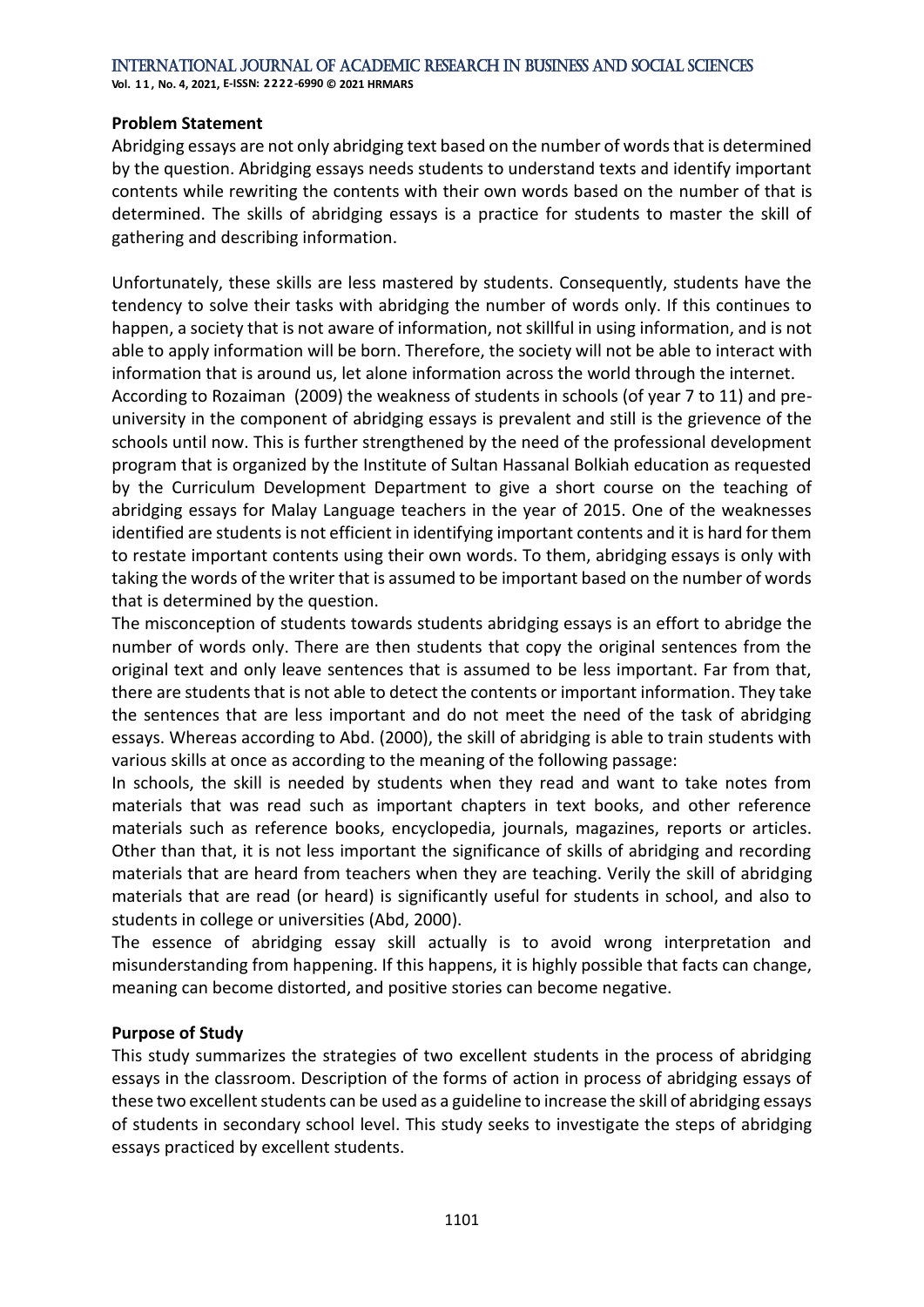**Vol. 1 1 , No. 4, 2021, E-ISSN: 2222-6990 © 2021 HRMARS**

#### **Objective of Study**

This study consists of the following objectives:

- Display the skill of students interacting with material or text that is given by the teacher;
- ⚫ Analyzing student perception in the process of abridging essays.

#### **Question of Study**

Through this study, a few study questions or query is sought of its answer. Through this study, the cause of the problem can be detected and solution of problem can be proposed. This study tries to answer two questions:

- How is the process of abridging essay of the excellent student?
- How do excellent students benefit certain skills that is needed when abridging essays?

#### **Importance of Study**

The outcome of study can depict the practice of excellent students in abridging essays especially the ability of recognizing information (important contents) and rewriting of information with limited amount of words. The results of this study can be used to determine teacher innovation and the side that is related to teach abridgement of essays in a more effective way. Students are also expected to be able to change the misconception that tasks of abridging essays are not just abridgement of the amount of words.

#### **Limitation of Study**

This study is done using qualitative methods and due to that, the sample that is used is relatively small, that is 2 student of secondary school two at one of the secondary in the Brunei District and Muara, Negara Brunei Darussalam. The outcome of the study does not conclude the situation of the essay abridgement skill ability level of the students in the secondary grade in Brunei as a whole.

#### **Definition and Concept of Abridging Essays**

According to Zainal (2002) abridging essays is cutting and shorting a talk to take only its content or meaning. Based on this definition abridging essay is an effort to shorten essays with taking the important contents only.

While Ong (1992) has the opinion that intrinsically, abridgement is a congnitive process or thinking that involves reparaphrasing process of the abridgement that also has processes of labelling and meaning. It is a cognitive process because solving of a particular abridgement essay need thinking. In this definition, emphasis is made towards the role of skillful thinking when abridging essays. Work of abridging essays is produced after the occurence of cognitive process, that is understanding through process of labelling and meaning dan rewriting through paraphrasing processes.

This is also admitted by Abd (2000), where he stated that at the base of it, the process of abridging essays have the purpose of testing and involves two types of language skills that are reading and understanding a piece of reading skill, and skill of writing based on a piece of reading. Both of these skills are skills that are needed along the process of abridging essays. Nevertheless, in certain stages , certain skills will be used more than others, as an example,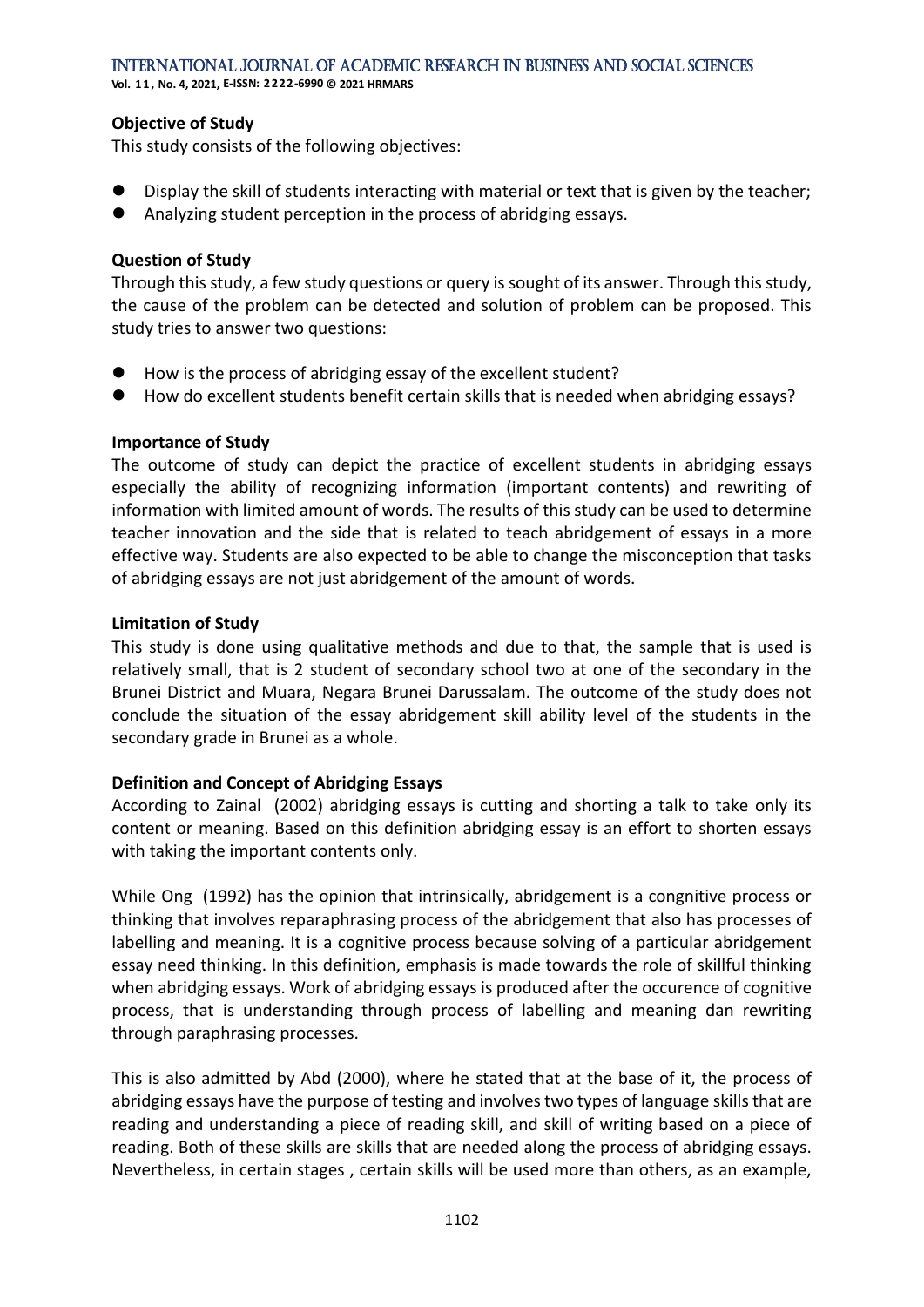**Vol. 1 1 , No. 4, 2021, E-ISSN: 2222-6990 © 2021 HRMARS**

in the early stages of abridging essays, reading skills are used more than writing skills. However, these language skills is needed to be used to complete the task of abridging essays. This is as the following statement:

One is just to shorten only, that is to give content of an essay that is extended with little words, removed are a number of needed from its decoration and sayings that are repeated and take from its meaning that are big only. Another thing is to shorten it until the finality of abridgement that can be gained, that is to take the thick or core only and is thrown of its skin, stem, leaf, and flowers (Zainal, 2002).

Both of these forms of abridgement needs to be implemented when abridging essays. According to Abd. (2000), the practice of abridging is a language skilll that practical and useful. On this basis, students must be thought and trained as fast as possible at the early stages of secondary school.

As a whole, abridging essays are a practice to interact with consiced texts with application of language skills. It also is related to preparing the student to master the skills of finding, gathering and manipulating information. The following parts explains abridging essays as a practice that intertwines language skills.

### **Abridging from the Perspective of Language Skill**

Teaching and learning of language skills, that is reading and comprehensive skills, writing skills, listening and speaking skills must be thought integratively. This is because these skills are in need of one another. All these skills are related even if seen from the usage side in learning they are complementary. This is clear admittavely as in the following passage:

Teaching and learning of language literacy in classrooms must happen integratively. The members of language education believes that every language skill must be taught and learned together. Teaching of literacy skill that is divided is less able to encourage growth of high communication skill between students, in the form of oral nor writing (Roselan, 2003:1).

Based on the above opinion, teaching of language skills that is seperated can not encourage growth of communication skills that is desired. Therefore, it is decided that teaching and learning of langauge skills must be done integratively. According to (Roselan, 2003:1), teaching of language skills that does not involve activitiy of integrated language skills that is available contributes to weakness of students pperformance in writing of the Malay language. This is because writing is a highly skillful language. However writing needs aid from the efficiency of hearing, oral interaction, reading and thinking to exist firmly and steadily.

In connection to that, practice of abridging essays is evidently a practice that is ideal, that can fulfill the needs of integrative language skills. When abridging, students can read, understand while rewriting information that was obtained in the form of a summary. This is appropriate with the opinion of Kamaruddin & Siti (1997) which states that practice that needs student to rewrite a part of the text that is important and abridging is encouraged. According to them agian, the subject of teaching and writing that is taught in schools are not seperated by its nature. In fact it must happen simultaneously or concurrently. Focus towards the union of reading and writing skills can produce language skills that are more effective.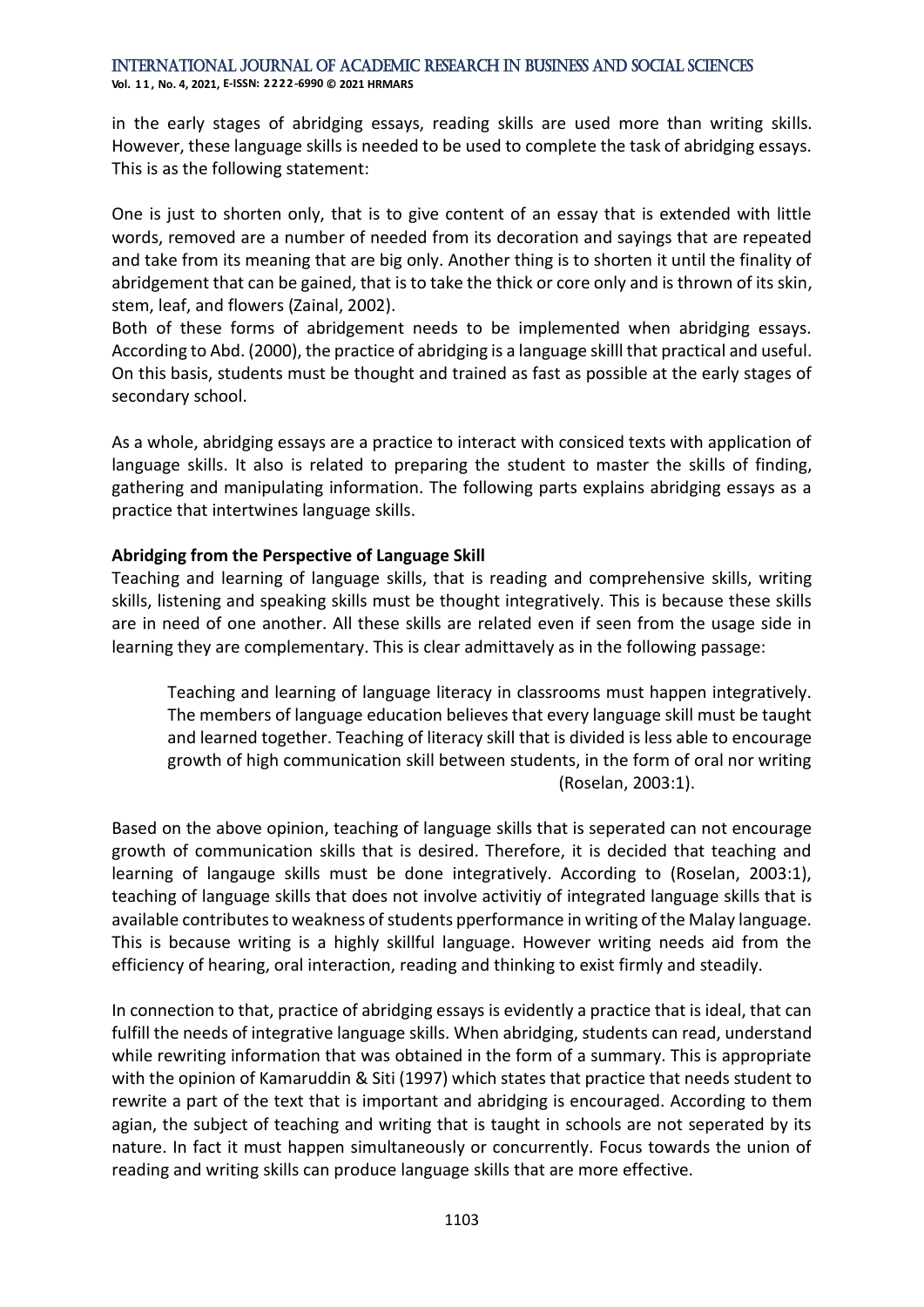The use of writing materials for teaching and learning of writing must be practiced. Before the activitty of writing starts, other activities can be done. According to Kamaruddin & Siti (1997), teachers must obtain writing materials that can be used as discussion or practice material that is related to begin writing. This means the practice of abridging essays is very appropriate with their opinion. It is once again stated, that in abridging essays, before students abridge (rewrite) they have to first read the passage, understand the passage or do activiites such as discussing with friends or the teacher.

#### **The Relationship of Essay Abridgement with Writing Skill**

Abd. (2000) states that basically the process of abridging is purposed to test and involves two kinds of language skills, which are skill of reading and understanding a piece of reading material, and writing skill based on a piece of reading material. This means the relationship between reading and abridging essays exists. Clearly, the text that is intended to be abridged must first be read and understood by students or readers.

When abridging essays, students read consiced texts to seek available information, after detecting those information, that information will be taken out to be used again and write the abridgement using their own words. During the reading, students communicate with the mentioned writer of the text. This is expained by Smith & Johnson (1980) in Marohaini (1999) which states that the process of reading establishes communication. The process of reading is actually a communication process because in the action of reading occurs exchanging ideas between the writer and the reader.

When reading also students will interact with abridged materials. This interaction encourages thinking, feeling, and imagining activities of the reading. This is all to understand the contents, information, explanation, or things that wants to be delivered by the author. Therefore, the action of reading is a process of interaction between the student (reader) and text author (Marohaini, 1999). Marohaini (1999) also emhpasizes that in the process of reading, the aspect of pronunciation is less being made important. In the process of reading, the main objective is to understand the reading through the processes of thinking, feeling and imagining what is read. This is very appropriate with the practice of abridging essays. At the stage of preabridgement, students will do a silent reading in order to understand the meaning of the passage and gather information that is available before going to the stage of abridgement that is dominated by the activitiy of writing. So, it is clear that the reading in context is purposed to find the general information, and in the context of abridging essays specifically, the aspect of pronunciation is less made important.

#### **The Relationship between Abridging Essays with Writing Skills**

In the era of prioritizing the ability of gathering information, every individual needs writing ability of the best caliber. This is because according to Roselan (2003), with writing ability, an individual can store information that is increasing, from time to time. This is also mentioned by Flower (1989) in Roselan (2003) that it is as tough writing becomes a system of artificial storage for humans.

Apart from storage for information, writing is also part of the communication system that overcomes the border of space and time (Roselan, 2003). The importance of writing is not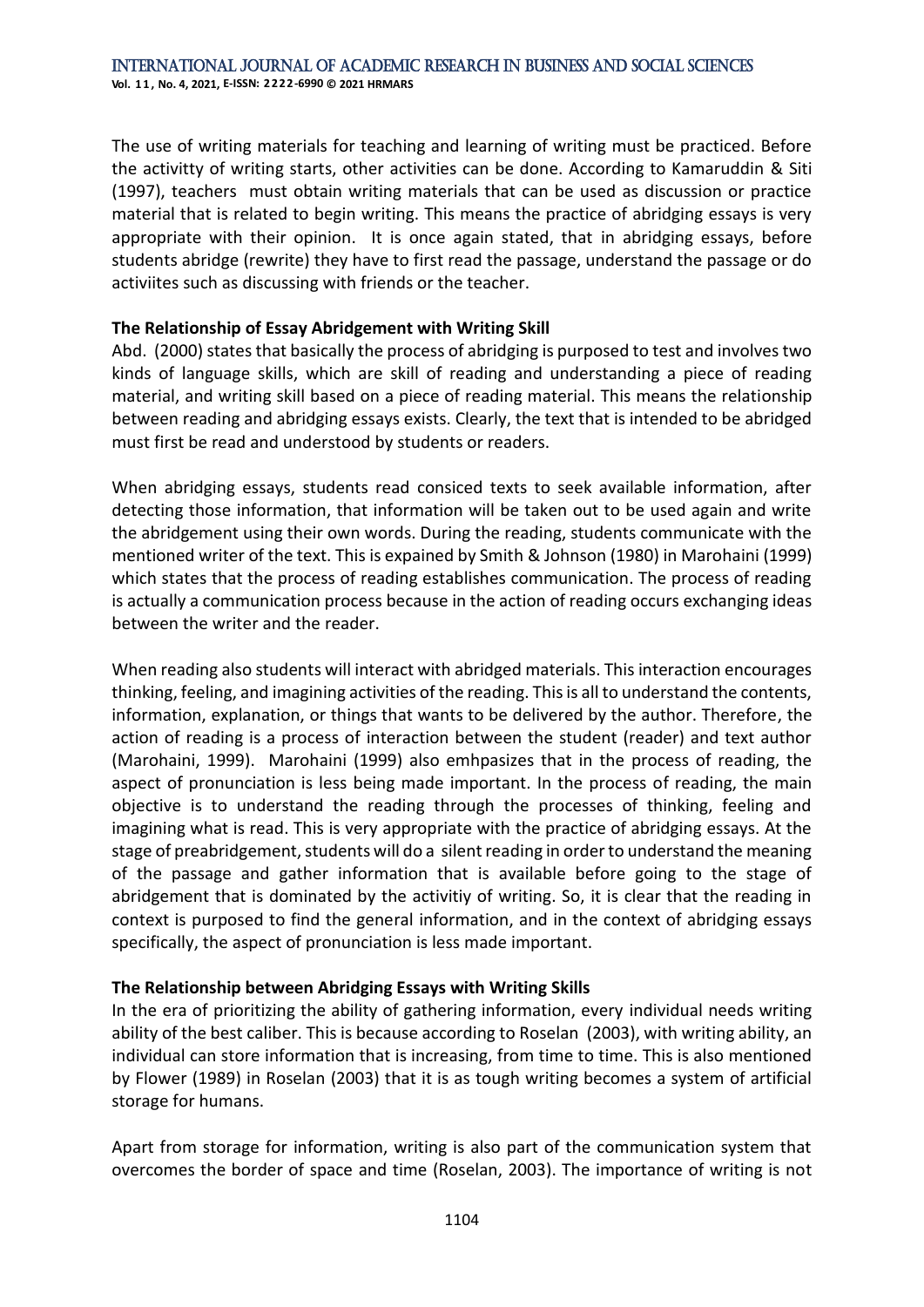**Vol. 1 1 , No. 4, 2021, E-ISSN: 2222-6990 © 2021 HRMARS**

limited, whether it be in formal events or daily activities that are not formal. The writing activity still colours our lives, as in the following statement:

In fact in our daily life even we can not disregard the significance of writing. At the very least we have to write a small note to state a matter to relatives, teachers, and friends, such as leaving a message, or tell parents that we are going to house of a friend, tell a roomate that we are going out for a while and its like. (Roselan, 2003:vii)

If compared to the above statement with the activity of writing while abridging essays, all of it is accurate. In abridging essays, after reading and understanding the passage, and after gathering and picking out important contents, the student will start to write for the purpose of delivering ideas, arguments and materials agian that is available in the form of writing that is consice, clear and effective, that is said as abridgement.

According to Kamaruddin & Siti (1997), every writing activity happens in a situation, that involves interaction between the writer, subject and its reader. This does happen in the practice of abridging essays. The teacher chooses an abridged text (so we can assume the teacher as the writer, because of the want to try the student if he or she can accept the message or not) and ask the student (reader) to read and understand the abridged text (subject). In fact, the interaction of the writer –subject – reader in abridging texts happens in the form of two ways. This is because after the student becomes the reader (understanding the abridged text), students will write (writer) again anything that was understood (subject) in the form of abridgement, while sending it to the teacher (reader) to be evaluated. This is prevalent in showing the appropriateness of essay abridgement practice to generate writing skills. The role of teachers as readers happen when evaluating the writing of the student.

Essay abridgement practices also has the purpose so students are exposed to the forms of writing, writing sections that are related to the component and putting important contents, supporting contents, description, examples and others. All the practices that is there in abridging essays contributes to the need of writing subject such as mentioned in the above.

Next, understanding reading, arranging and recording contents systematically and producing forms of writing that are abridged that is mentioned in the third paragraph above also is a part of the activities in the practice of abridging essays. Based on this comparison, the practice of abridging essays is closely related to the need of writing. This means that the practice of abridging essays is very important to be mastered by students because all the activities that are done will encourage mastering writing skills.

#### **The Relationship of Abridging Essay Skills with Thinking Skills**

In truth, the overall activity and stage in abridging essays involves activities and skills of thinking. Students must first read silently for the purpose of understanding the passage that is given by the teacher. The produce of this understanding will be used at the next abridgement process. The meaning and understanding concept that is used at the time of abridging the essay is the same as the understanding that is always mentioned as thinking skill. According to Marohaini (1999), understanding is the ability to establish, interpret, and value something related to the matter or anything that is read. Understanding is a process to achieve meaning from communication by way of oral, writing, or usage of certain symbols.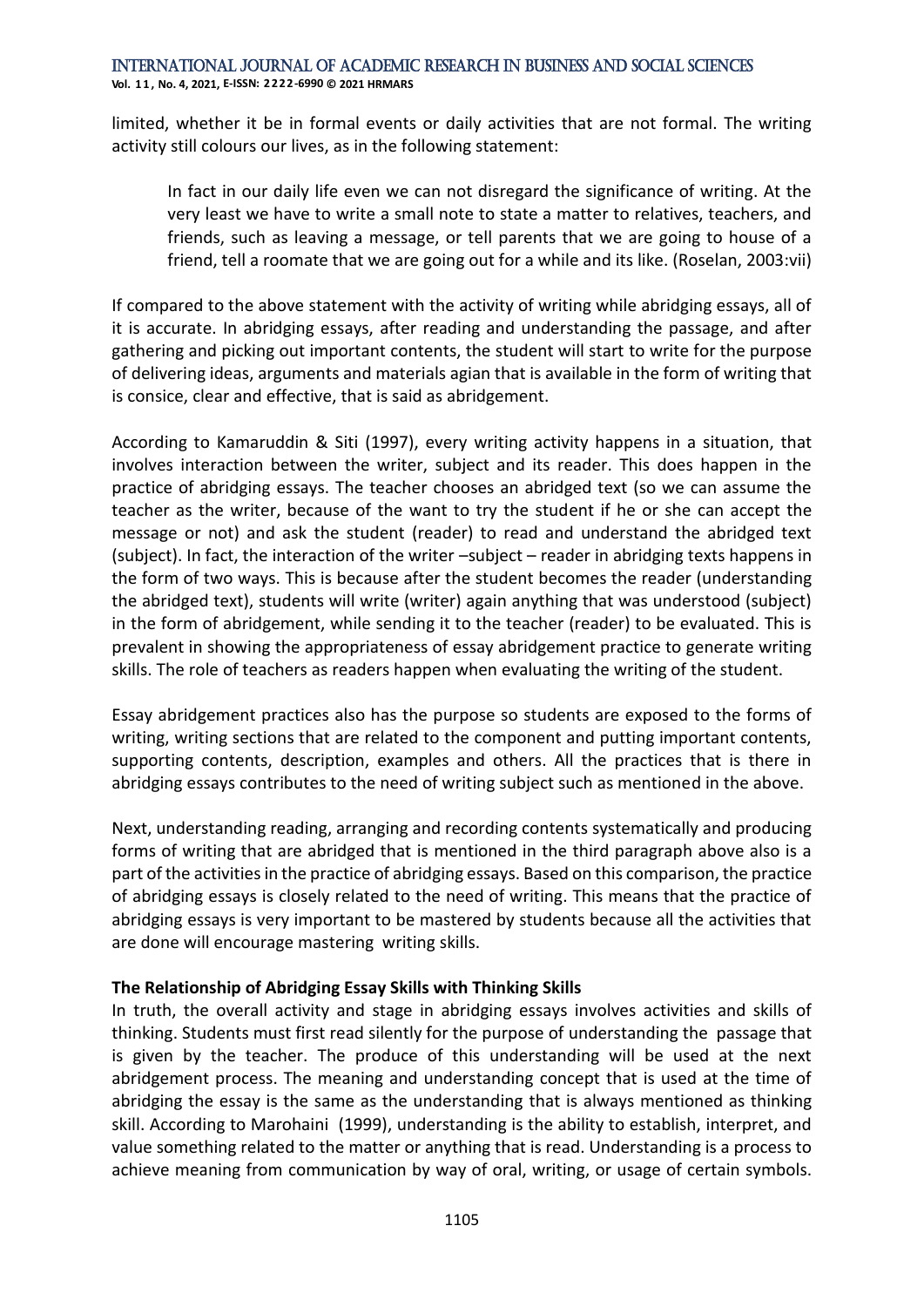**Vol. 1 1 , No. 4, 2021, E-ISSN: 2222-6990 © 2021 HRMARS**

This process also covers mental processes that are complex such as spotting words, choosing the appropriate meaning, establishing generalization and also evaluating. Understanding is a completion that is important to the action of reading. Without understanding of anything that is read, a reading action is not complete and can not be recognized as an act of reading. In short, it can be said that reading is understanding.

It is clear that understanding is a process to achieve meaning through of one of the communication medium, that is writing. In this case, abridging essays are a practice so students are able to understand meaning that is contained in the text or passage. The process of understanding inside essay abridgement also involves complex mental processes such as mentioned above. Therefore, without understanding anything that is read, an act of reading is not complete and can not be identified as an of reading. Relatively, the activity of essay abridgement can not be complete if students do not understand anything that is read. This is because essay abridgement practice does not only want to see or test the skill of writing but also test the skill of reading. Verily 'reading is understanding'.

#### **Previous Studies**

There is a study by Rohaida (1999) that studied about the mistakes done by students when summarizing esssays. It has to be explained that summarizing essay is different from abridging essay in the context of Brunei.

In addition, there is a study about adridging essays by Rozaiman (2007). The study found that students are weak by doing various faults in abridging essays that are related to the skills of reading, understand, writing and grammar. His study proposes that the method of essay abridgement teaching has to touch on the type of fault that is done by the student.

Although abridging essays are not well studied and overlooked by the observation of language researchers, this does not mean that the component of the essay abridgement in the Malay Language subject is not important. The skill of abridging essays is a practice that is concise and is able to test the mastery of the student towards language skills. Although the stage or grade of essay abridgement is divided into three stages, that are pre-abridgement, abridgement and post-abridgment, there is a high possibility that the outcome of the study will obtain something that is different, especially from the aspect of steps of abridgement for every stage or grade. The outcome of the study may show the stage or grade that is more holistic, more practice and appropriate with the needs and skill of the studied student. This means anything that is discussed in the literature study is not only a guide that is compulsory to be followed. All of it is just a research guide and this guide must not control the outcome of the study. Due to the study about essay abridgement is limited, so this study is hoped to expose the steps, processes, activities and skills that can be used and accessed by the students.

### **Framework of Study**

Appropriate to the purpose of this study, that is to investigate the process of essay abridgement in classrooms and the behavior of two students while the process of essay abridgement is happening, therefore the qualitative method is chosen. This selection is appropriate because this study focuses on the process of the phenomena that is studied.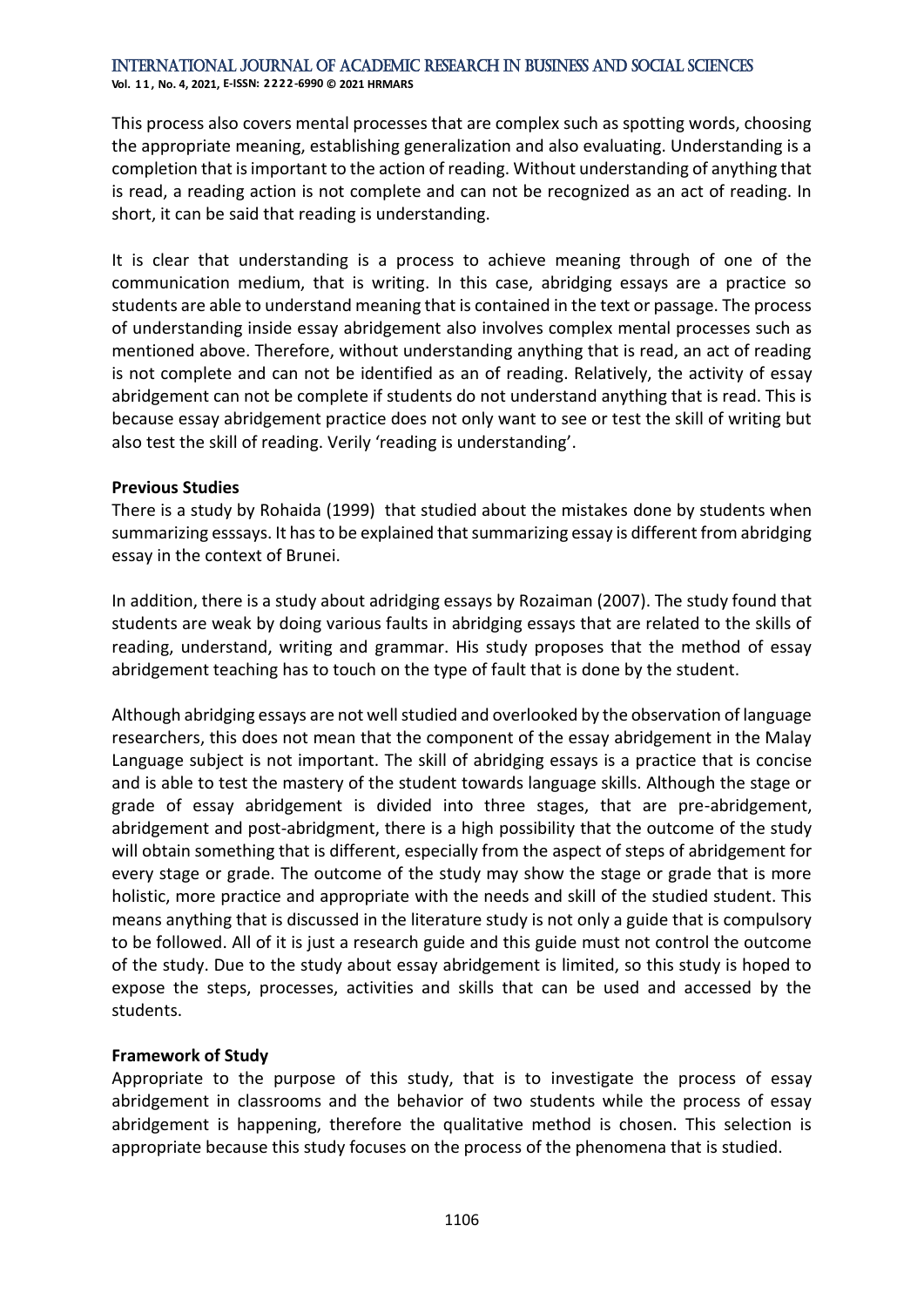#### **Place of Study**

In qualitative study, the reliability and trustworthiness of the study outcome more or less is influenced by the place of study. This is because qualitative study tends to determine that thr phenomena that is studied must take place in a place that is ready and not made up. Appropriately, this study is done at the place where the process of teaching and learning of essay abridgement happens, that is in a classroom at a secondary school in the district of Brunei and Muara, Brunei Darussalam. This school is near to the resident of the researcher. This is important to reduce the obstructions to the researcher to come to the place of study. The researcher must be at the research place at the time that is determined, for instance the timetable of learning.

#### **Participant of Study**

For the need of this study, the researcher has chosen two excellent students in year 8 as the participant of study. This selection is not made purposed randomly (purposive non-random). To adapt to the principal of study, that is participant of study as the expert in the phenomena that is to be studied, then the researcher has chosen the students from the best class, that is from year 8A. These two students always get results that are excellent in the Malay Language subject, including component of abridging essays. The selection happens through teacher nomination and based on achievement records

#### **Method of Data Gathering and Collection**

Appropriate to qualitative study, this study chooses three instruments of study to collect and gather data, that is from observing, interviewing and document analysis.

Observation is done when teaching and learning of abridging essays is conducted as a whole. However, due to the purpose of study, observation will be focused to the interaction of both the sample students during the process of essay abridgement.

Interviews are carried out after doing observation. Interviews are done for the purpose of completing the data that is obtained during observation. In addition, interviews are for the purpose to establish triangular data. Apart from interviewing study samples (Dk. Nurul & Amirul Iq), researchers also interviewed Cg. Dewi (participant of study) to get validation and trustworthiness of data by comparing and analyzing data when the study is being implemented. Interview is recorded using a recording device and transcribed.

To strengthen the obtained data, the researcher also analyzed the supporting documents. Among the documents are achievement records of sampled researched students in abridging essays, practice books of abridging essays, abridgement essay draft papers and teaching preparation for the teachers involved (Cg. Dewi)

### **Method of Data Analyses**

Data analyses is done at two stages. First, is analysis of data during data collection. At the time of data collection, analyses is done towards the data obtained. Therefore, after the observation is done, Site Research Observation Note will be reviewed and rewritten completely at the Complete Research Observation Note. After that it will be abridged to the Abridged Research Observation Note. The same matter is used to interviews that will be transcribed to become Site Interview Note while is abridged to become Abridged Research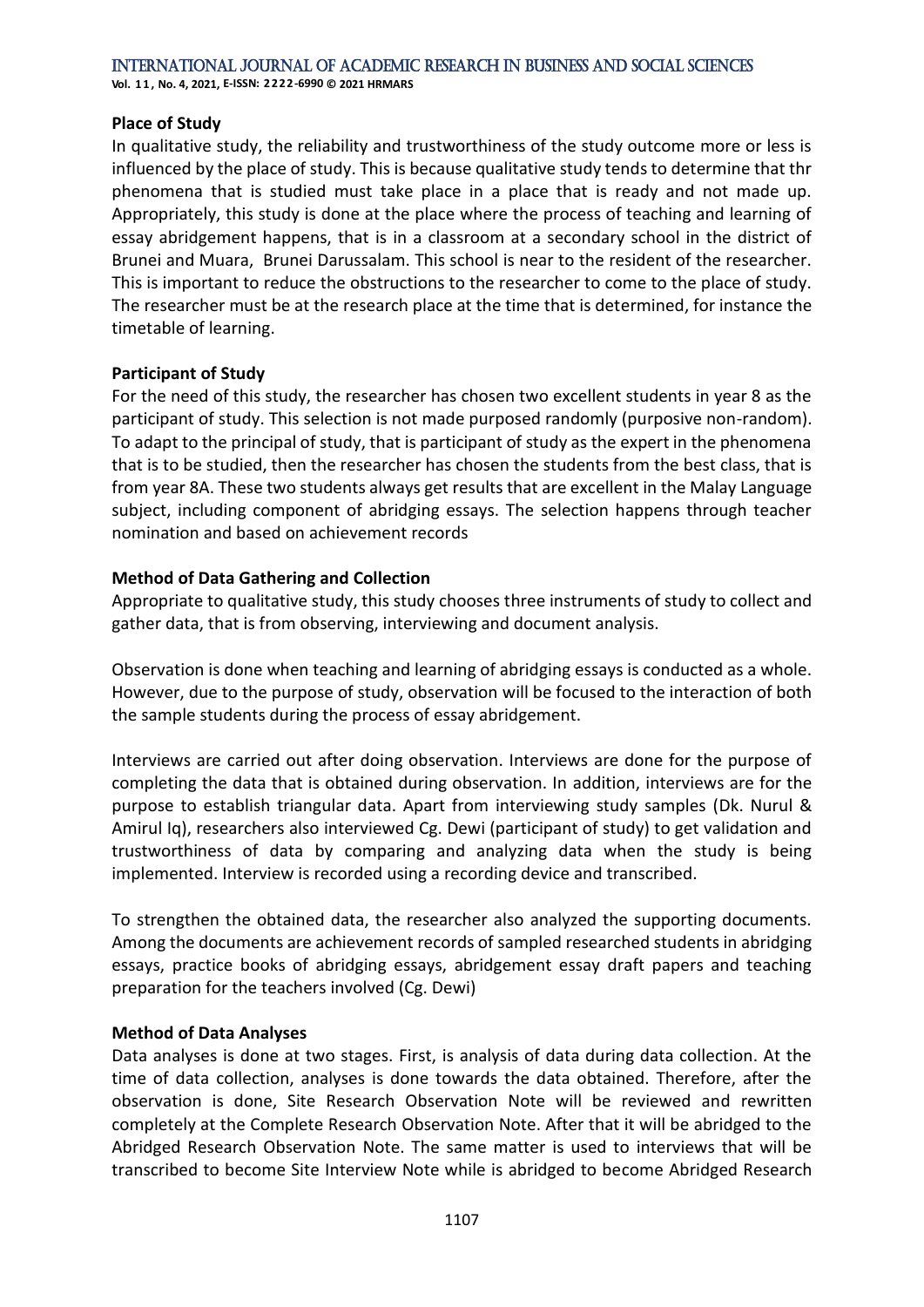Interview Note. Supporting documents will also be abridged. After all is abridged, the next process is to analyze that will be noted using Memo Research Note. All of this is done so the data that is succesfully gathered can be goverened well and not forgetton.

Secondly, is analyses after data collection. At this stage, the researcher will make data filtration that is needed for the purpose of study. The data that was gathered will be presented, analyzed, until there is a conclusion. For verification and trustworthiness, the method of triangulization of data is used apart from validation of study participants.

#### **Research Findings**

This research finding is divided in three big parts, that is research findings at the stage of preabridgement, research findings at the abridgement stage and research findings at the postabridgement stage. This division is made based on the strategy stage of essay abridgement that is practiced by two excellent research participant students. The presentation of this study is made to compare the strategy of both of the research student sample.

#### **Pre-Abridgement Stage**

The pre-abridgement staage is the first stage in the process of abridging essays. In this stage, students make preparations or arrangements before abridging essays or questions that is given by their teachers. Language skills that dominate in this stage is the reading skill. Despite that, the strategy of making preparation is different between Dk. Nurul and Amirul Iq. The following explains the preparation and strategies of both of the students.

#### *Preabridgement Stage of Dk. Nurul*

In this stage, Dk. Nurul (alias) reads the abridged text 3 times consequtively in silent. To understand the abridged text that is given the teacher, Dk. Nurul tries to correlate the information in the text with the existing knowledge. Information about the drug that is expressed in the summarized text will be correlated with the existing knowledge such as the drug information and current issues that was reported through news programs, televisyen programs, and advise from parents.

During reading, Dk. Nurul will start marking the signifcant contents. Dk. Nurul chooses contents that are important based meaning that is contained in a sentence. If the meaning of the sentence brings meaning that is assumed to fulfill the theme or questions of the abridged text title; therefore, the sentence will also be marked and assumed as important contents. Apart from marking the important contents, Dk. Nurul also marks the words and sentences that are not needed. These sentences will then be left, only sentences that are considered important will be taken out and inserted into the abridgement draft.

After settling the important contents, Dk. Nurul starts to take the contents out into the 'summary paper' (paper draft). These contents will then be organized and made 'notes' or 'non-original abridgement' (abridgement draft). The list of important contents is taken out and organized at the 'summary paper' based on the original paragraph organization while marked at the side with P1 until P5. P1 means 'content from paragraph 1', P2 means 'content from paragraph 2' and so on until paragraph 5. Apart from that , Dk. Nurul also uses the numbers 1 to 5 to organize important contents. This means if the content is taken from paragraph 2, it is not necessary that the content is written back in the abridgement as the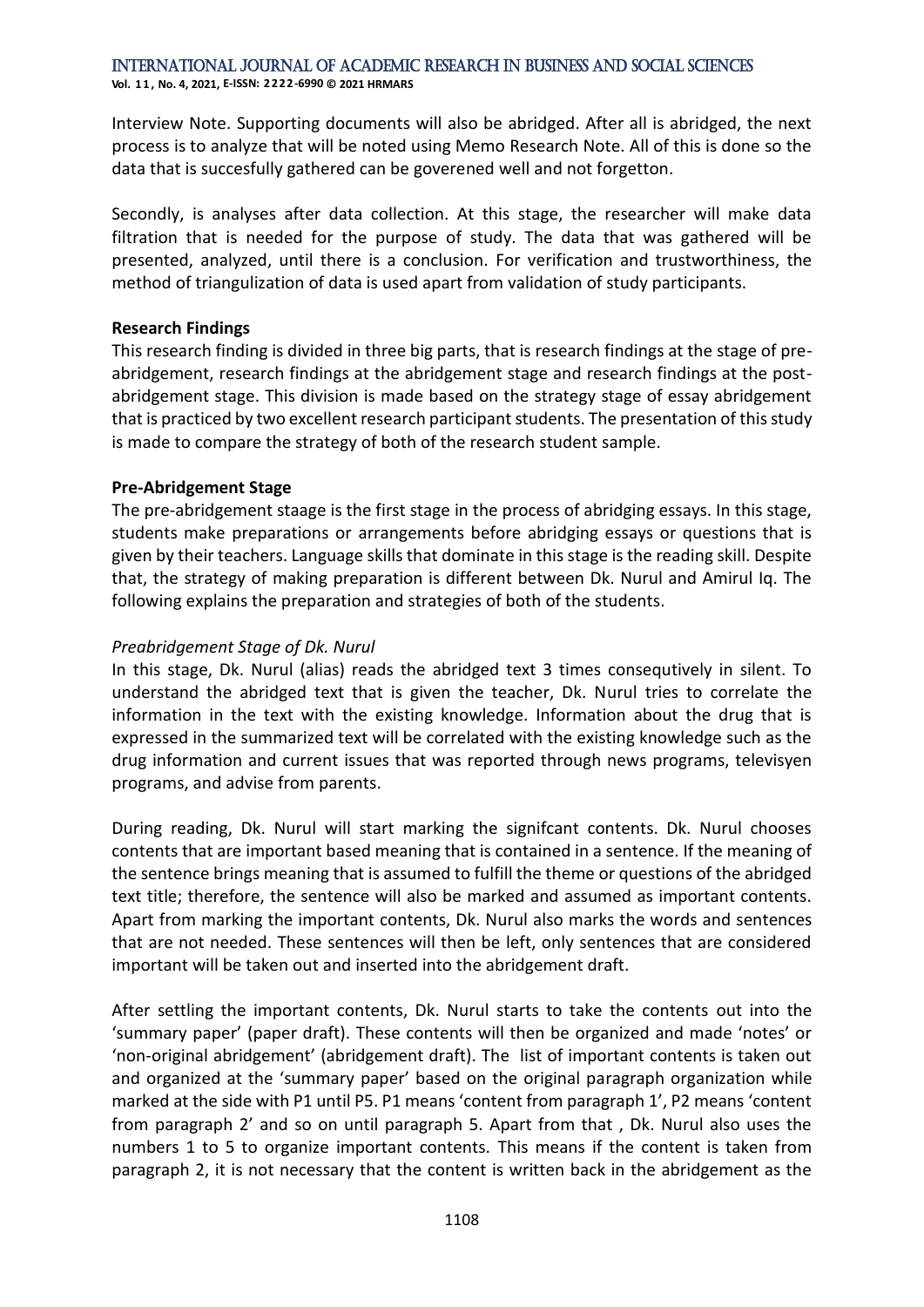second sentence. For example, Dk. Nurul takes two important contents from paragraph 1 and two important points from paragraph 2. After Dk. Nurul rearranges these contents, two contents that were taken from paragraph 2 becomes the third and fourth sentence in the abridgement.

While forming the sentences in the 'paper summary', Dk. Nirul has started counting the total number of words that has been used. This is done to control the number of words that are used so it does not exceed the limit.

#### *Preabridgement Stage of Amirul*

Amirul (alias) starts working on abridging bt reading the text silently. If Dk. Nurul reads for 3 times, Amirul reads once and right away finds the important points. Once getting the important 'points', Amirul will straight away 'shortens' (abridges) the sentences with 'new sentences' (own sentences) and put them into the 'trial paper' (draft paper 1)

When putting the important 'points' in the the 'trial paper', Amirul will right away calculate the number of words as soon as finishing forming two pieces of sentences. This is done so that the number of words that are used are enough and not wasted. Additionally, Amirul also edits the sentences that he made so it becomes easy to be understoon by the reader (teacher).

#### **Abridgement Stage**

The abridgment stage is the second stage in the process of abridging essays. In this stage, students will revise the finished abridgement. Revising or editing may happen from the part of the preparedness or readinesss of the important contents in the pre-abdridgement stage. The language skill that dominates this stage is the writing skills. Nevertheless, the strategy that is used by both student of this spample when carrying out the following task in this abridgement task seems to be different. The following explains strategies of both studen in the abridgement stage.

### *Abridgement Stage of Dk. Nurul*

In the abridgement stage, Dk. Nurul directly takes the abridgement book and starts making real or complete abridgment. Important notes in the form of sentences start to be rewritten in a paragraph. At this stage, the original abridged text is no longer needed. The real abridgement is written fully based on the contents that is noted in her 'summary paper'.

#### *Abridgement Stage of Amirul*

If Dk. Nurul made real abridgement in the abridgement book. Different is the strategy of Amirul. In this stage, Amirul uses paper draft 2 that he calls 'preparation paper'. In this 'preparation paper' Amirul tries to make real abridgement. This abridgement is not in the form of draft but a complete abridgement that is supposed too be done in a abridgement book. As a real or complete abridgement, Amirul uses only a paragraph as required by the guide for essay abridgement. Abridgement at the 'preparation paper' is made based on important 'points' that are prepared by the 'test paper'. At the time of writing this real abridgement, change only happens from the side of sentence arrange and number of words used. After all is done, only then Amirul rewrites the real abridgement in the abridgement book.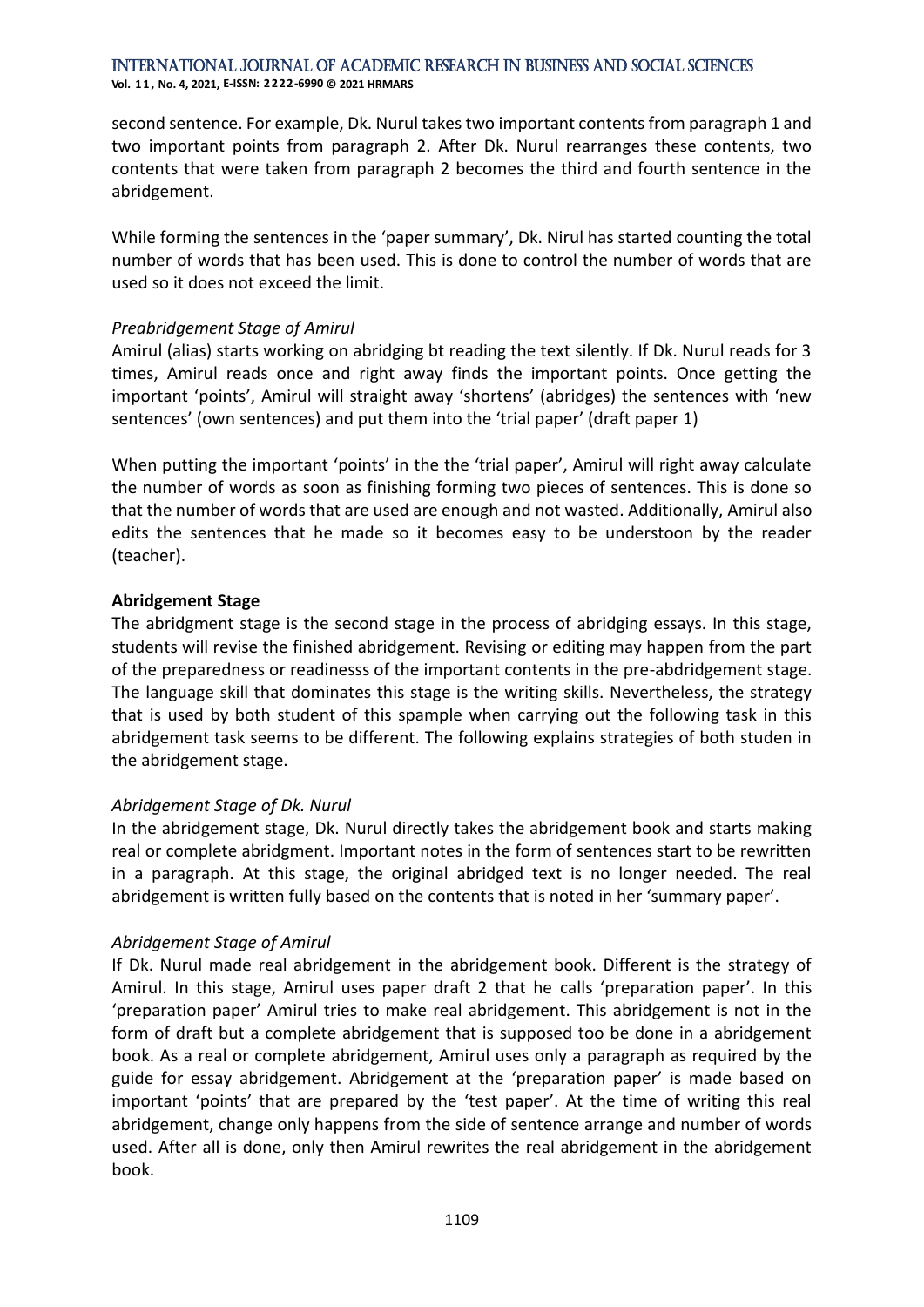**Vol. 1 1 , No. 4, 2021, E-ISSN: 2222-6990 © 2021 HRMARS**

#### **Post-Abridgement Stage**

The post-abridgement stage is the last stage in the process of essay abridgement. In this stage, students will revise the abridgement that is completed. Students will recheck the abridgement that is completed. Revision or editing may happen from the aspect of number of words, choose of words, organization of sentences, grammar, even reducing or adding abridgement content. After finishing the abridgement editing, students will copy the abridgment into the abridgement book. This means that the abridgement is free from errors of typing, grammar, number of words that is relevant as the limit and others. The language skill that dominates stage is the skills of editing and grammar knowledge. Nevertheless, the strategy that is used in the post-abridgement stage seems to be different. The following explains the strategies of both students in the post-abridgement stage.

#### *Abridgement Stage of Dk. Nurul*

In this stage, Dk. Nurul has not produced an abridgement that is complete and clean. In fact the real abridgement still contains errors has been copied to the abridgement book. Dk. Nurul still makes the editing in the abridgement book. Dk. Nurul eliminates or reduces the abridgement contec due to having exceeded the number of words. In this stage, Dk. Nurul still refers to the significant content at her 'abridgement paper'. Dk. Nurul uses the 'X' mark to mark the contents that could not be included in the abridgement in the abridgement book. Dk. Nurul also uses the '?' mark to mark contents that are hard to be inserted in the real abridgement due to number of words that are limited. In this stage also, Dk. Nurul edits the number of words, grammar and calculates the number of words as a whole.

#### *Abridgement Stage of Dk. Nurul*

In this stage, Amirul copies back the real abridgement that has been completed in the 'preparation stage'. However, although done, Amirul still makes edits from spelling and writing, length of sentence and organization of sentence. In this stage activities of calculating the number of words still happens.

Based on this study finding, both of the study sampel uses the strategies that are quite different. Eventhough that is the case, the stages of abridging essays still goes through both of them.

#### **Discussion**

In the post abridgement stage, excellent students does the reading in silence. They try to interract with the writer through the process of understanding the information that with the writer through the process of understanding information that wants to be delivered by the writer. This is done to understand the content, information, explanation or things that want to be delivered by the writer. Through this action of reading, the process of interaction between students (reader) and the text writer occurs (Marohaini, 1999). The next interaction encourages thinking, feeling and imagining activities of anything that is read. So, the action of Dk. Nurul reading the abridged text for 3 times consequtively can we understand as the effort to understand the information that wants to be delivered by the writer of the abridged text.

Both of the samples also reads the abridged text in silence. According to Marohaini (1999) in the reading process there is the purpose of understanding information, while the aspect of pronunciation is less made important. In the process of reading, the main purpose is to understand information throuth the process of thinking, feeling and imagining the general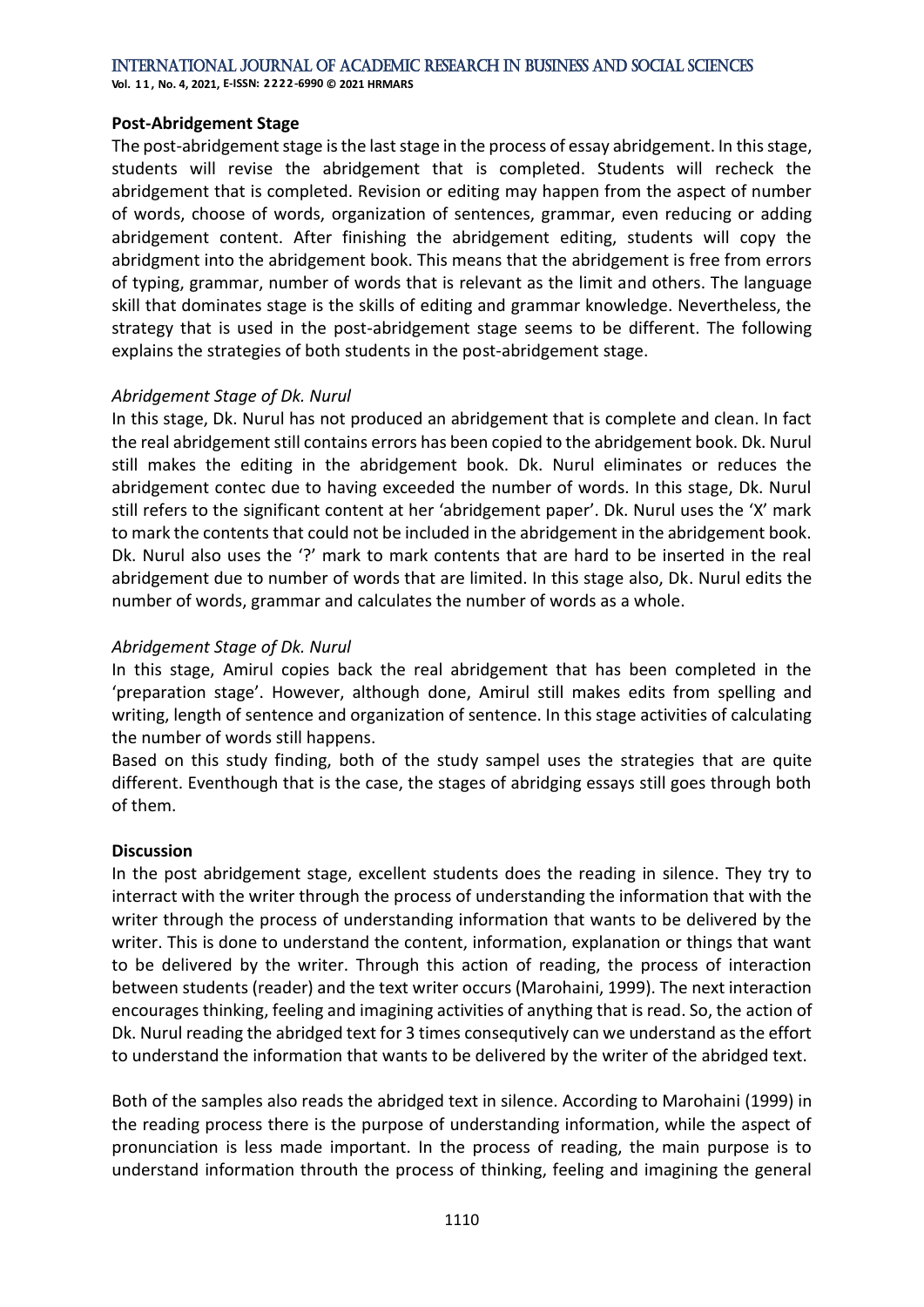information, and in the context abridging the text especially, the aspect of pronunciation is less emphasized.

To understand the abridged text that is given by her teacher, Dk. Nurul tries to correlate the information about drigs that is highlighted in the abridged text with the drug information and current issue in that was reported through news programs, televsiyen programs, and advise of parents. Waht is done by Dk. Nurul is actually a process that establishes meaning through the process of correlation of correlating infomration with the available knowledge. This is as explained by Marohaini (1999), which states that understanding is the ability to establish, interpret, and evaluating something that is related with a matter or anything that is read. Understanding is either process to achieve meaning from communication from oral, reading, or usage of certain symbols. This process also governs the complex mental processes such as identifying words, choosing appropriate meaning, correlating ideas with knowledge and experience that is available, organizing ideas, establishing generalization and also evaluating.

After understanding the information that is delivered by the writer, both of the students start to find for important contents. Dk. Nurul uses the strategy of marking contents on the abridgement paper while Amirul does not. Amirul straight away puts out the important contents and lists them in the 'preparation paper' (draft 1). Although their strategies differ, the need to find important contents happens for both of them. This is indeed worthy because abridgement is a re-deliverance of important content using own words. According to Zainal (2002) abridging essays is cutting and shorting a speech to take only its content or meaning. Based on this definition, essay abridgement is an effort to shorten essays by taking only the important contents.

The draft paper usage happens to both of the study sample. For Dk. Nurul the draft paper is said as 'summary paper'. While for Amirul, the draft paper consists of two types that are 'test paper' (draft 1) and 'preparation paper' (draft 2 as real abridgement). This use of draft paper is significant when abridging essays. It is in this paper students list important contents, rearrange it and as preparation to write the real abridgement. These skills must be mastered by students to become a talented writer. Essay abridgement is actually a practice of gathering information and this skill needs students to understand reading material to be able to organize and record as reference (Kamaruddin & Siti, 1997).

Through essay abridgement, students will learn ways to gather information through reading, thinking, understanding, marking important contents, taking out important contents and others. In relation, the practice of abridging essays have the potential to provide space for teaching and learning integratively. This can be explained simply. The practice of abridging essays needs application of language skills while going through the process of abridging essays that is divided into pre-abridgement, abridgement and post-abridgement. More than that, the practice of abridging essays also encourages teaching and learning of language skill that is combined with the thinking skill. The matter is as the following statement:

If the teaching implementation of skill literacy is done in a balanced way, through integration skills of hearing, speaking, reading and writing (Silliman & Wilkinson, 1994). As a consequence, the high literacy formation and development of students becomes more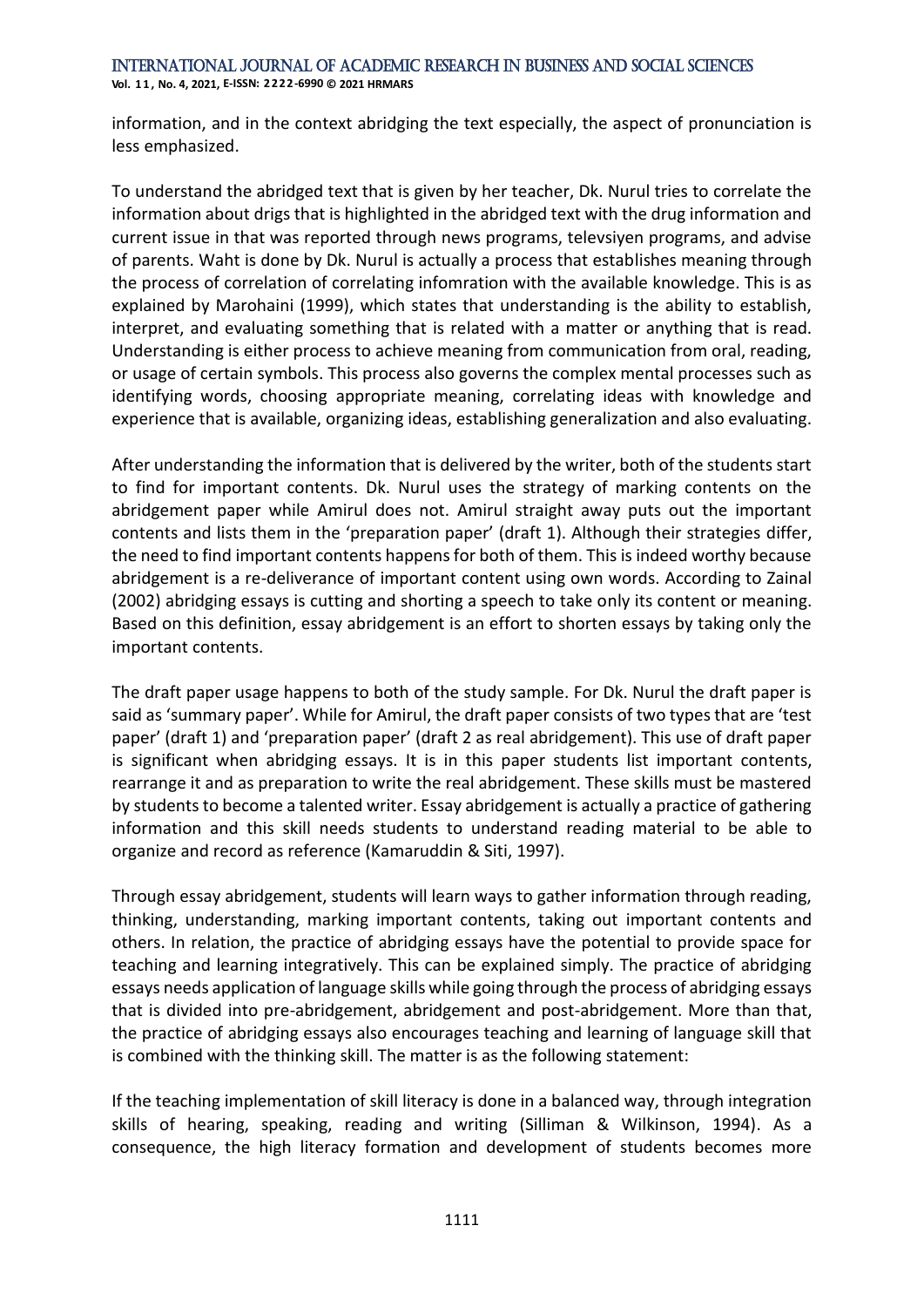**Vol. 1 1 , No. 4, 2021, E-ISSN: 2222-6990 © 2021 HRMARS**

secured. Besides, thinking skills is needed to be integrated with those literacy skills (Bareiter & Scadarmalia, 1987; Calfee & Nelson-Barber, 1991; Block, 1993 in Roselan, 2003:1).

When forming sentences in the draft paper, Dk. Nurul has started counting the number of words that was used. The same is done by Amirul. When inserting important 'points' in 'test paper', Amirul will immediately count the number of words right after finishing forming two sentences. Counting the number of words that is used is very important in abridging essays. Students must be able to use the number of words that is economical and does not exceed the determined amount.

Next in the abridgement stage, excellent students will start writing the real abridgement outcome. Important contents are elaborarated using full sentences, correct grammar and importantly of their own words. However, the meaning of the own words does not mean using words that are one hundred percent different. Students are not allowed to recopy the words of the write withought even a slight of change. Change in the sentence structure is indeed enough. Both of these study sample succesfully executed this task. However, there are differences from the strategy that is used by both of the students.

Dk. Nurul does the abridgement straight into the abridgement book while Amirul writes the abridgement in a blank paper and is called 'preparation paper' They no longer use abridgement texts. In realation, the abridgement is formed based on the important contents that is prepared in the 'summary paper' for Dk. Nurul and 'test paper' for Amirul. They also have succeeded in following the guide to essay abridgement, that is by making the abridgement in only a paragraph. According to Abd. (2000), abridgement is produced in a paragraph only. The number of the original paragraph is not maintained due to the element of paragraphing that is made unavailable while important contents is untitled in an essay paragraph.

Based on the guide that was by made by Abd. (2000), in the post-abridgement stage, there are two things that has to be done consequtively. First, students must make revision so that there is not sentences that are less grammatic, errors in spelling and mistakes in punctuation marks. Secondly, after being satisfied with the with the abridgement draft that was written and fixed, only then it is copied to the abridgement book in the clean form. This study finds that both of the study samples did not do the things that is in the essay abridgement guide above. Although the editing is ran by both of the samples in this stage, however when they copied the last abridgement version into the abridgement book, they still do editing. Finally, the final abridgement in the abridgement book succeeded to be displayed neatly although there was snippets of editing in the last second until visually the abridgement looked a little untidy.

### **Summary of Excellent Student Essay Abridgement Strategy**

Actually, until now the strategy of essay abridgment has not been determined as a definite by researchers of the language education field.

Abd. (2000); Zainal (2002); and Ong (1992) stated that the matters that are always only talked about are the steps or processes of abridging essays. This study succeeded in summarizing the strategy of abridging essays into three stages that are pre-abridgement, abridgement and post-abridgement. The essay abridgement strategy stage division is made based on the stage of the essay writing is also divided into pre-writing, draft writing and revision and editing (Applebee, 1981; Peacock, 1986; Meyer, 1989; in Juriah & Dayangku, 1998).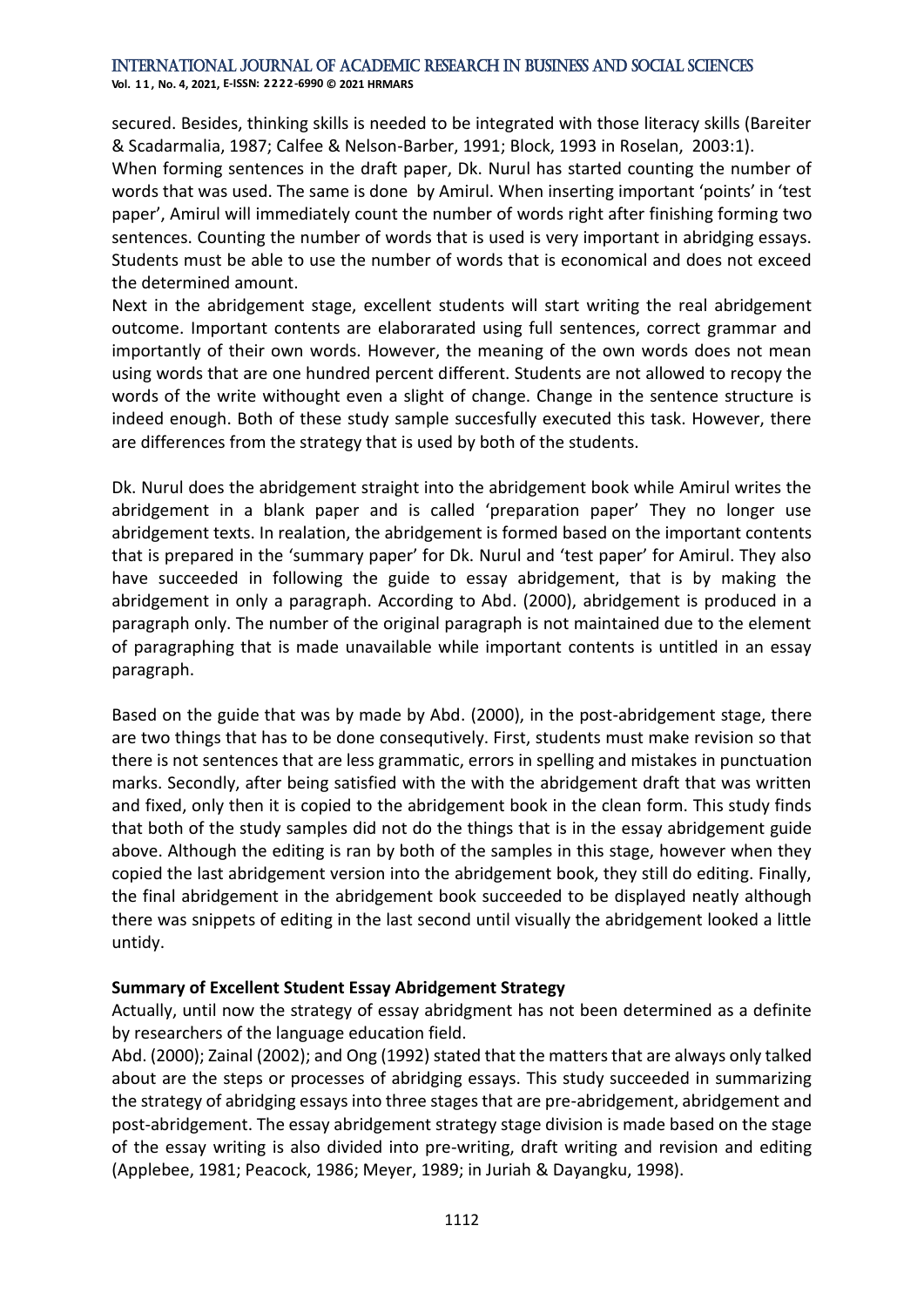**Vol. 1 1 , No. 4, 2021, E-ISSN: 2222-6990 © 2021 HRMARS**



**Figure 1: Excellent Student Essay Abridgement Strategy Stages**

Although this division is made based on three stage of writing skill, however, the steps that are in the pre-abridgement, abridgement and post-abridgement are not based on the level of the writer. Based on the comparison made there is a significant difference between the levels of of essay writing with levels of essay abridgement. For division of these abridgement levels, the researcher reuses the strategy that is practiced by excellent students.

#### **Implication of Study**

The findings of the study depicts the practice of excellent student in abridging essays through three stages that are very effective. The stages can be used as guidance steps that are effective in learning abridging essays. Every stage also displays various ways to overcome the weakness of students in the skill of abridging essays. The findings of this study is hoped to contribute to additional information in this study field. The study of essay abridging through qualitative approach has not been done, especially in Brunei Darussalam. The findings of the study and discussion with literature summary is able to give information and views that can be used by Malay Language teachers in fixing teaching and learning of abridging essays. The findings will also be giving imprints in preparing practicing teachers and can be used as a measurement to develop syllabus with preparation of teaching material.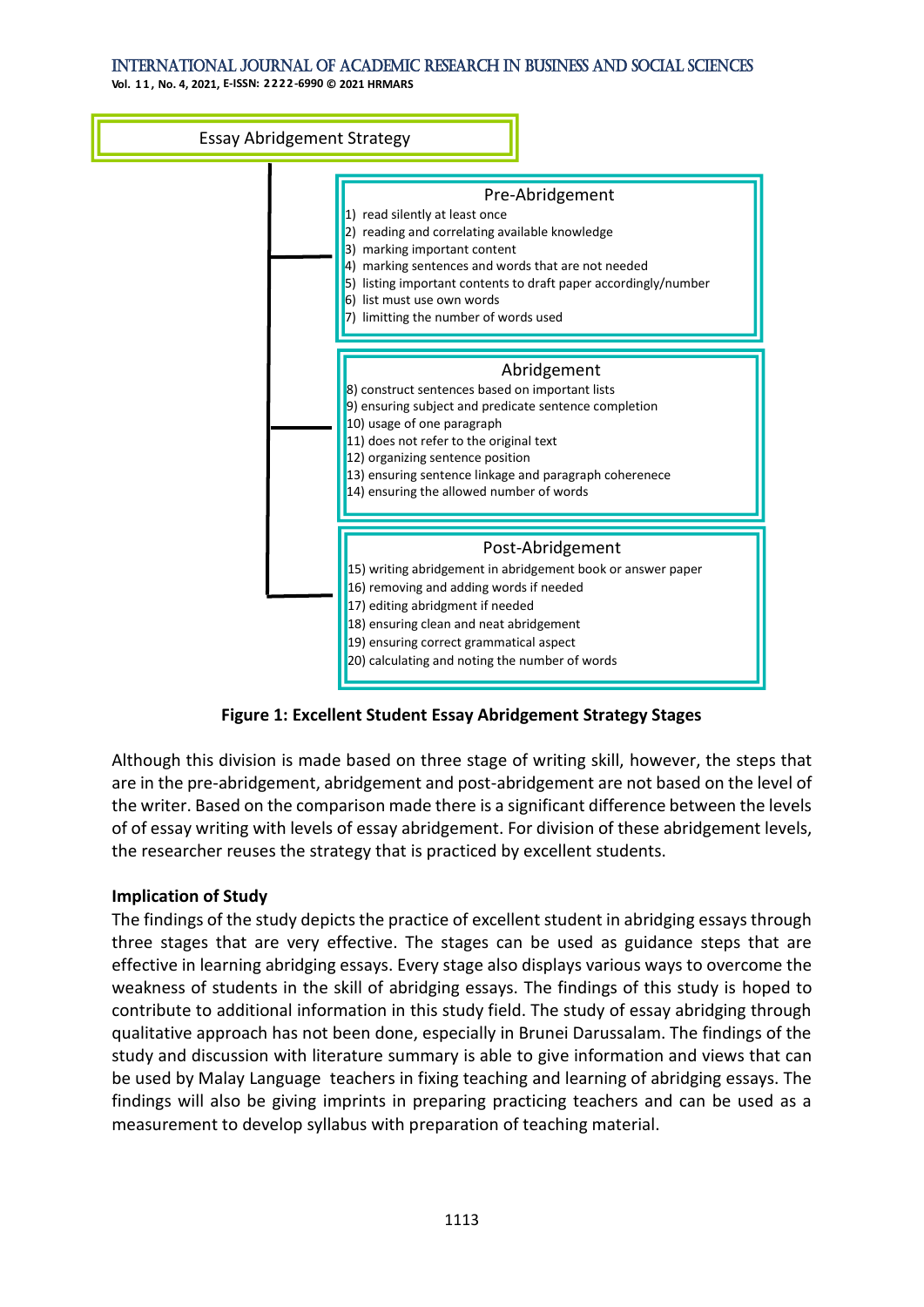#### **Conclusion**

Although there are differences in the way of the strategies of essay abridgement, nevertheless both samples has gone through the same abridgement process, that is divided into three stages or levels, that are pre-abridgement stage, abridgement stage and postabridgement stage. These stages of essay abrigement have not been expressed by the language researchers. Based on these findings, the process of abridgement happens according to the sequence that is present in the mentioned stages. This means students must undergo every of those stages. Students cannot leave the pre-abridgement stage.

In the pre-abridgement stage student will use the reading and thinking skill. Without the occurence of this reading and thinking processes, students will not be able to step into the abridgement stage. This is because abridgement will only be able to be done after students understand the information that is present in the abridgement text. To understand it, the process of reading and understanding (thinking) is needed.

In the abridgement stage, writing skills dominates more in the activity of abridgement. While in the post-abridgement stage, skill of writing and editing (grammar skills) dominates more. It can be concluded that in abridging essays, skills such as reading and understanding skills, thinking skills, gathering information skills, writing skills, editing skills and grammar skills has been utilized by the sample research students.

#### **Theoretical and Contextual Contribution of This Research**

This study summarizes the strategies of two excellent students in the process of abridging essays in the classroom. Description of the forms of action in process of abridging essays of these two excellent students can be used as a guideline to increase the skill of abridging essays of students in secondary school level. This research finding is divided in three big parts, that is research findings at the stage of pre-abridgement, research findings at the abridgement stage and research findings at the post-abridgement stage. This division is made based on the strategy stage of essay abridgement that is practiced by two excellent research participant students. The presentation of this study is made to compare the strategy of both of the research student sample.

#### **References**

- Abdul, S. S., Nuraini, Y., & Mohd, I. A. (2003). *Bahasa Melayu Komunikasi*. Pahang Darul Makmur: PTS Publications & Distributors Sdn. Bhd.
- Abd, A. A. T. (2000). *Pedagogi Bahasa Melayu*. Kuala Lumpur: Publications & Distributors Sdn. Bhd.
- Block, C. C. (1993). *Teaching the Language Arts: Expanding Thinking Though Student-Centered Instruction*. Boston : Allyn and Bacon.
- Breiter, C., & Scardamalia, M. (1987). An Attainable Version of High Literacy: Approaches to Teaching Higher-Order Skills in Reading and Writing. *Curriculum Inquiry*, 17(1) : 9- 30.
- Calfee, R., & Nelson-Barber, S. (1991). Diversity and Constancy in Human Thinking : Critical Literacy as Emplifier of Intellect and Experience. In Hiebert, E.H. (Ed.). *Literacy Foradiverse Society : Perspectives, Practices, and Policies.* New York : Teachers College Press.